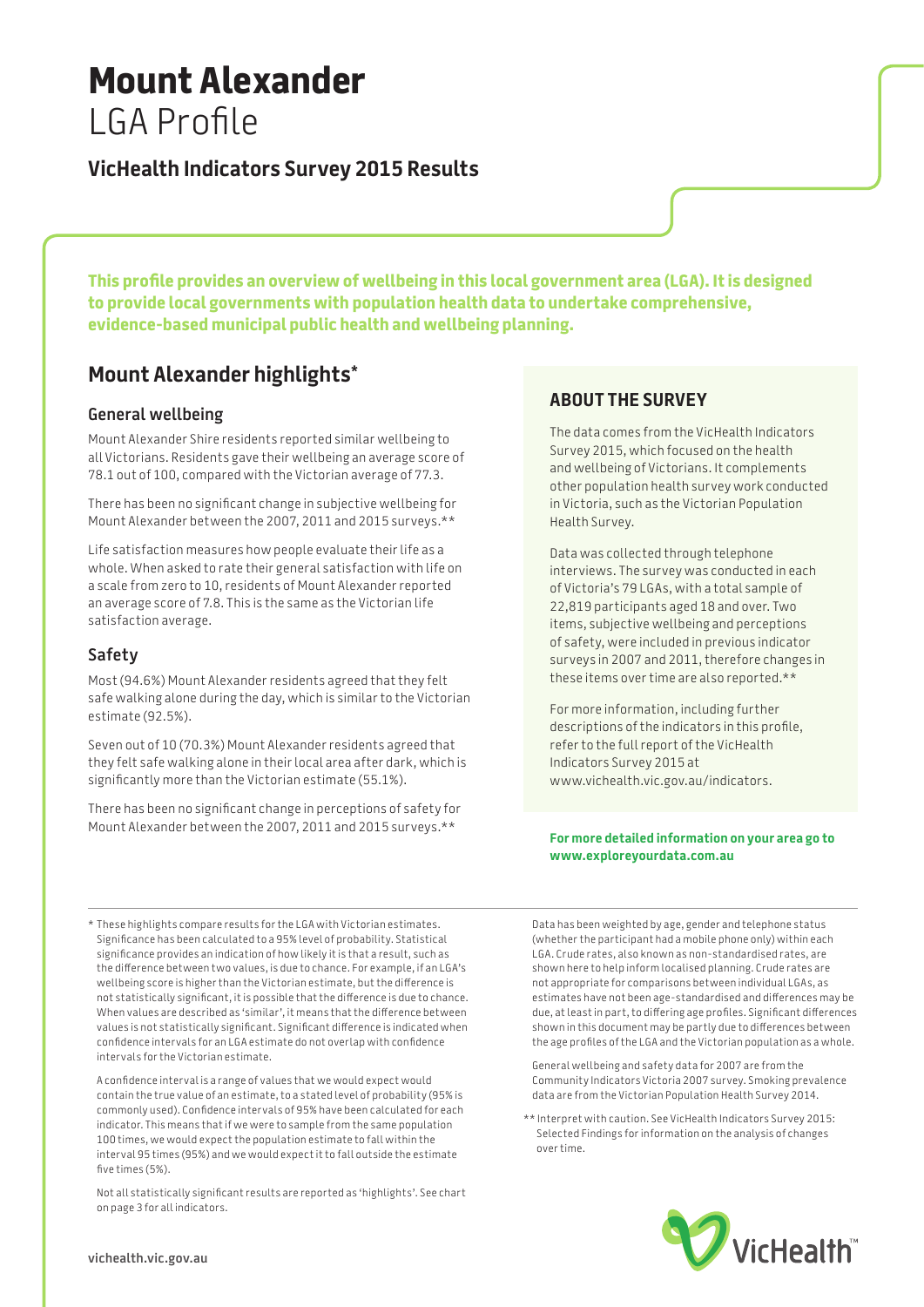### **Mental wellbeing**

The mental wellbeing indicators were level of resilience, indicators of neighbourhood connection and trust, and attitudes to gender equality in relationships.

Mount Alexander residents reported an average resilience score of 6.7 out of 8. This is significantly higher than Victorian residents, who reported an average resilience score of 6.4.

The proportion of Mount Alexander residents who agreed that people in their neighbourhood are willing to help each other out was 89.2%, significantly more than the Victorian estimate (74.1%).

Just over three-quarters (76.4%) of residents felt that they live in a close-knit neighbourhood, significantly more than the Victorian estimate (61.0%).

A significantly larger proportion of Mount Alexander residents agreed that people in their neighbourhood can be trusted (85.9%), compared to the proportion of Victorians who agreed (71.9%).

# **Physical activity**

Physical activity indicators were number of days of being physically active for at least half an hour (specifically, zero days = inactive; four or more days = adequately active), indicators of type of organised and non-organised physical activity, and an indicator for sedentary behaviour at work.

Compared to all Victorians, a similar proportion of Mount Alexander residents engaged in no physical activity during the week (18.7%, Victoria = 18.9%). A similar proportion of Mount Alexander residents engaged in physical activity four or more days per week compared with the Victorian estimate (37.4%, Victoria = 41.3%). The three most popular non-organised physical activities in Mount Alexander were walking (60.9%), cycling (15.0%), and jogging or running (8.9%).

# **Healthy eating**

Healthy eating indicators were vegetable, fruit and water consumption, as well as frequency of take-away meals and snacks. Mount Alexander residents ate an average of 2.6 serves of vegetables per day, which is significantly higher than the Victorian average of 2.2. Mount Alexander residents reported eating an average of 1.9 serves of fruit each day, which is significantly higher than the Victorian average of 1.6. On average, Mount Alexander residents drank 4.8 cups of water per day. This is significantly lower than the Victorian average of 5.4.

# **Alcohol**

Alcohol indicators included risk of short-term harm from alcohol consumption (five drinks or more on a single occasion), very high risk of short-term harm from alcohol consumption (11 or more drinks on a single occasion) and respondents' attitude towards getting drunk to the point of losing balance.

Just under one-quarter (23.9%) of Mount Alexander residents were identified as being at risk of short-term harm from alcohol in a given month, similar to the Victorian estimate (29.4%). Compared to all Victorians, a similar proportion of Mount Alexander residents was identified as being at very high risk of short-term harm each month (5.8%, Victoria = 9.2%).

Just over one-quarter (26.1%) of residents living in Mount Alexander agreed that getting drunk every now and then is okay. This is similar to the proportion of Victorians who agreed (27.9%).

# **How to use the indicator results**

Page 3 of this profile contains a chart displaying information about each indicator. Details on how to interpret the data are provided below.

**Column 1 – Indicator:** contains the name of each indicator (e.g. Participation in any organised physical activity), grouped by topic area (e.g. Physical activity).

**Column 2 – Measure:** identifies whether the values for the indicator represent a percentage or an average score.

**Column 3 – LGA estimate:** contains the value for that indicator across all survey participants within the LGA.

**Column 4 – LGA estimate confidence interval:** contains the 95% confidence interval for the LGA value, with the lower and upper values listed in brackets.

The remaining columns display data for the whole of Victoria. This allows readers to gauge how LGA results for each indicator compare to the rest of the state.

**Column 5 – Victorian estimate:** contains the average response for that indicator for all survey participants within Victoria, typically presented as a percentage.

**Columns 6 and 8 – Victoria least favourable and Victoria most favourable:** contain the worst and best LGA values in Victoria for that indicator, respectively. Note that this is not necessarily the same as the lowest and highest LGA values for any given indicator. Sometimes a higher value is considered less favourable (for example, for time spent sitting on a usual work day).

**Column 7 – Victorian range:** is the graphical section of the chart and displays four pieces of information.

- 1. The range of LGA scores across Victoria is indicated by the length of the grey bar. Note that the bars have been scaled to fit within the chart.
- 2. The red vertical line on the grey bar indicates where the Victorian estimate is located within the range of LGA values (matching the value in the Victorian estimate column).
- 3. The position of the coloured circle indicates the location of the LGA value within the range of values for all 79 LGAs.
- 4. Whether the LGA value was significantly different to the Victorian estimate is shown by the colour of the circle. See the chart legend for an explanation of the circle colours.